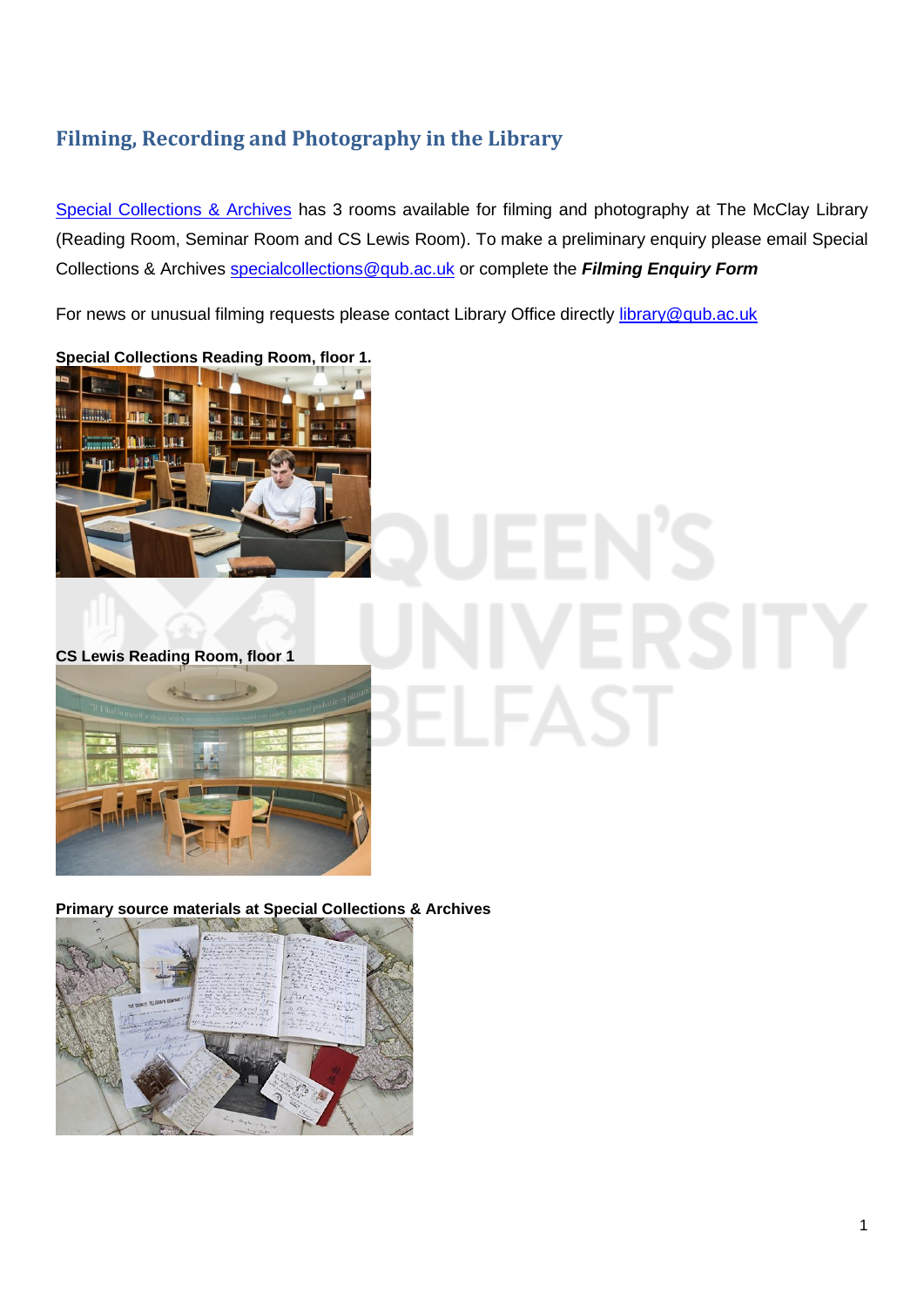A preliminary meeting with Special Collections & Archives to determine the suitability of the room(s) is required. Please contact [specialcollections@qub.ac.uk](mailto:specialcollections@qub.ac.uk) for an appointment.

All bookings are subject to compliance with **Terms and Conditions**.

#### **Charges**

**1.** Special Collections & Archives, McClay Library charges a site location fee of £250.00 + VAT at 20% *for up to three hours only* (morning or afternoon), with a charge for running over time (per hour or part thereof) £50.00 + VAT at 20%; in excess of 4 hours incurs a daily rate (09.00-17.00) of £600.00 + VAT at 20% This fee addresses

(i) the reproduction rights set out in (2) below (including preparation and licence of 4 x high resolution still shots, rates for additional stills to be agreed)

(ii) additional staff costs

(iii) support from Special Collections & Archives, McClay Library

**2.** Reproduction rights included within Location Fee include: 1 broadcast or retail medium; 2 transmissions; 10 days catch-up service; 2 years and single country. Reproduction rights required above and beyond these rights should be outlined in the detailed enquiry form and are subject to additional fees to be negotiated with the Library. Please speak with Special Collections & Archives about this for further information.

Please note that items to be filmed may require rights clearance, this is not the responsibility of Queen's University Library staff.

**3.** The rate for filming will apply from the time you arrive at the McClay Library to the time you leave the premises. Only in exceptional circumstances will we negotiate an hourly rate different to the standard rate.

**4.** Cancellation less than 48 hours before filming is due to commence will be liable for an administration fee of 50% of the total fee agreed.

**5.** Filming can only take place in the McClay Library during hours agreed in advance, and not before 09.00 or after 17.00; rooms are subject to availability.

## **How to apply for permission to film and record at Special Collections & Archives, McClay Library**

1. Requests for filming must be made in writing, a *Filming Enquiry Form* is available for your convenience (available online at link), a completed form should be emailed or sent to:

Special Collections & Archives, McClay Library, Queen's University Belfast, 10 College Park East, BELFAST BT7 1LP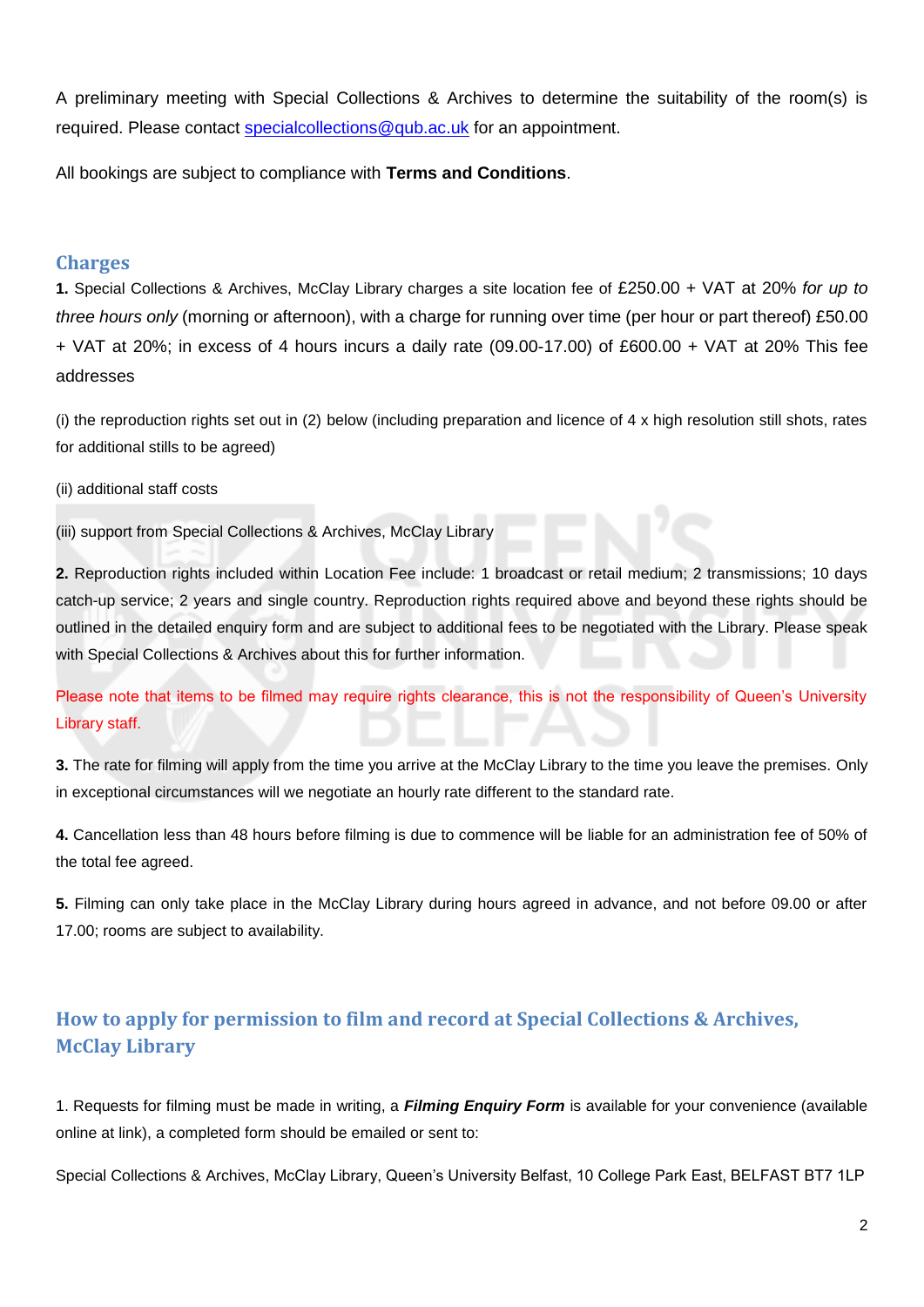**2.** Requests must be made at least 5 working days before you wish to film. This allows Library staff time to check the condition and availability of rooms, the collection item(s), curator(s) and ensure they will be available on the day.

**3.** The following information must be included with your request:

- Reasons for requesting access to film in the McClay Library as a location, an interview setting, its collections, etc
- A list of the Special Collections & Archives staff you wish to interview, and/or the external experts or presenters you wish to bring to the Library
- A list of the Special Collections & Archives Library locations where you wish to film
- The total number of people in your film crew (including presenters and interviewees)
- The filming date(s) you propose. (Please also provide alternative dates, as your chosen date may not be available)
- Anticipated arrival and filming times, including set up and wrap time
- Title and location references of collection items you wish to film**\***

Please note: We do not provide free research support. It is your responsibility to research and provide location references for the collection items you require. Special Collections & Archives staff will be pleased to discuss collection materials in advance.

**\***Location references for books and journals can be found in QCAT the Library Catalogue which can be accessed online at: [www.qub.ac.uk/lib](http://www.qub.ac.uk/lib)

Manuscript listings are available online:

<https://www.qub.ac.uk/directorates/InformationServices/TheLibrary/SpecialCollections/Manuscripts/>

**4.** Items must be ordered at least 5 working days in advance via Special Collections & Archives.

No additional documents can be ordered or provided on the day of filming.

#### **Administrative Process**

Once we have approved your request to film, we will inform you. You must then complete and return the *Permission to Film Request Form and* provide the following paperwork:

- An Application to Undertake Work will be required for any project which involves potentially hazardous lighting, construction, or other high risk production elements
- A risk assessment (specific to location)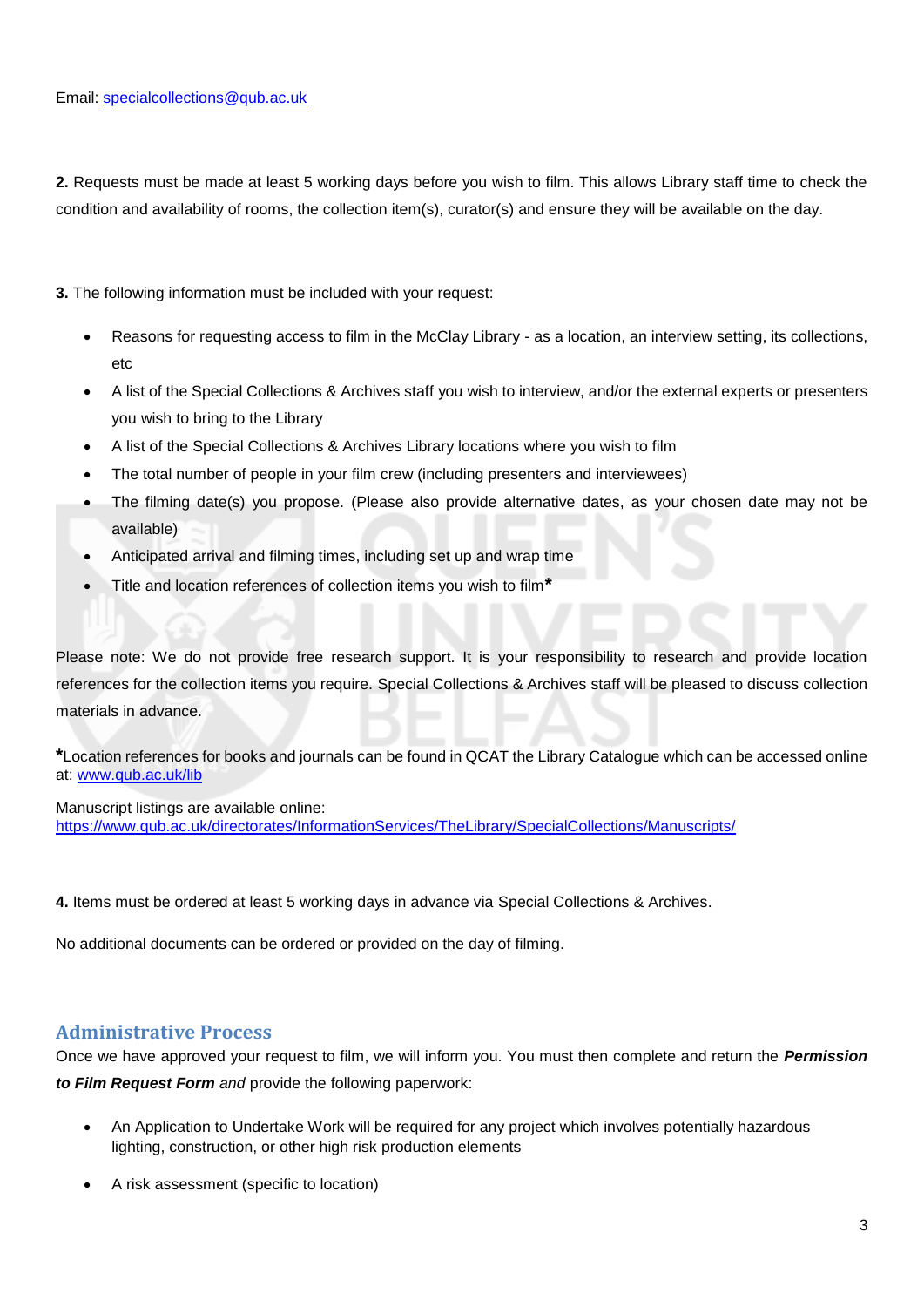- A copy of your insurance policies providing evidence of Employers Liability insurance £10m in aggregate and Public and Products Liability insurance £5m each occurrence
- A list of equipment that you will be bringing onto the premises, including all lighting and particularly any electrical equipment that needs to be plugged into the power supply. This equipment should be PAT tested and certified safe to use
- A list of all crew members (including presenters and interviewees) attending the shoot so that we can issue Library Passes. Crew members not listed cannot be issued with a pass on the day, and will not be allowed on site. You must advise the Special Collections & Archives of any last minute changes as soon as possible
- A list of vehicles (registration number, make, type, colour) which require entry into the University grounds, for parking and security clearance. Crews must vacate the premises before 21.00 for evening shoots.

#### **Parking Permits** must be requested in advance and cannot be guaranteed, parking is subject to availability

Please Note: If your equipment cannot be carried and you require flat route access, please let us know in advance.

**2.** Additional information may be requested, depending on the nature of the shoot. If it is required, it will be brought to your attention at an early stage of your application.

**3.** When the *Permission to Film Request Form* for the McClay Library is approved, we will issue a *Location Agreement*. This agreement will incorporate the terms and conditions that apply to filming at Special Collections & Archives, McClay Library. Filming can only commence once the *Location Agreement* has been agreed and signed by all parties.

Please Note: Special Collections & Archives Reading Room operates under CCTV surveillance, access to Special Collections materials and the Reading Room is under the usual terms and conditions, details of which are available online

[http://www.qub.ac.uk/directorates/InformationServices/VisitingSpecialCollections/ReadingRoom/](http://www.qub.ac.uk/directorates/InformationServices/TheLibrary/SpecialCollections/VisitingSpecialCollections/ReadingRoom/)

## **Filming and Photograph in the Library – Terms and Conditions**

All bookings are subject to compliance with these terms and conditions.

1. Filming / photography is restricted to Monday-Friday 09.00- 17.00, it must be supervised by Library staff

2. No disturbance will be permitted during the examination period, including the weeks leading up to examinations

3. Any movement of stock, furniture or equipment and details of the filming / recording / photography of books and journals will be agreed in a preliminary communications with Special Collections & Archives staff